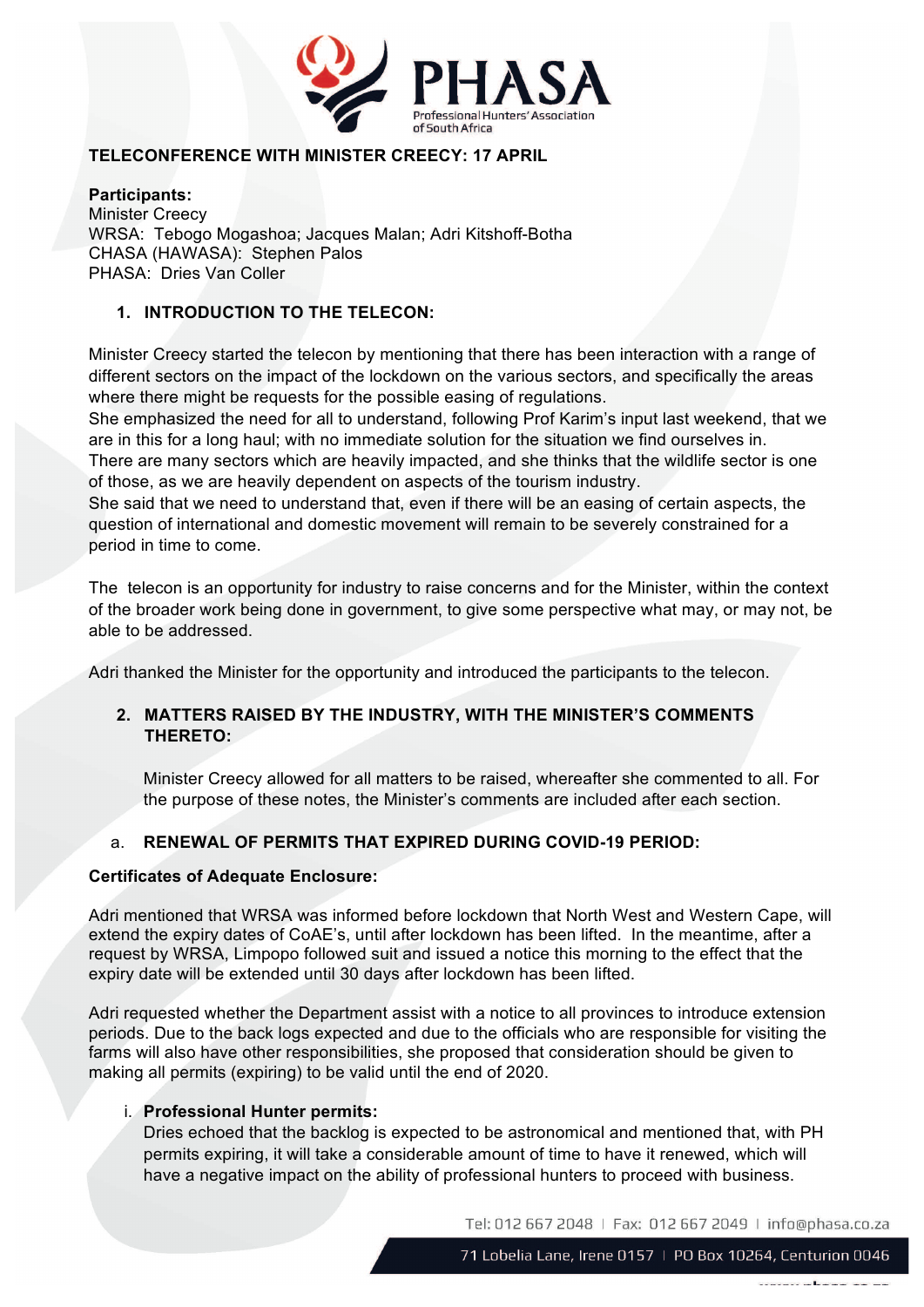

### ii. **Shipping of hunting trophies by freight companies:**

Adri mentioned that hunting trophies of international clients are crated and ready to be shipped. In many instances, permits are being issued by importing countries, which also have expiry dates. The shipping companies therefore need the provincial authorities to attest the permits for these trophies to be shipped through the available air cargo spaces.

The despatching of hunting trophies, to international hunters who hunted in South Africa, forms part of the full value chain of wildlife management, once again with hunting as a wildlife management tool.

Adri requested that, if all provinces cannot actively issue permits during lockdown period, or attest to these permits, that relief is given during the lockdown process in order to continue with shipping the trophies?

# iii. **Minister's reply: The department to attend to the permit issues, to provide the industry with feedback within seven days.**

# b. **WILDLIFE MANAGEMENT: MOVEMENT OF BUFFALO WHERE TEST RESULTS ARE ALREADY KNOWN:**

i. Tebogo mentioned that this proposal pertains specifically to animal welfare, where movement of buffalo normally requires that animals must be isolated and quarantined before translocation. At the time that the lockdown took place, there were about 28 farms where buffalo were isolated, which are now subjected to the regulations prevailing. There is an understanding that movement of animals during this time, somewhat restricted, giving rise to situation where movement restriction must be balance, as against the animal welfare – which now necessitate that the tests would expire - it becomes impractical to reintegrate animals to where they would have come. The buffalo industry therefore need movement of those animals as a critical and essential nature. There are currently 175 buffalo in bona om 28 farms.

Jacques thanked the Minister for listing wildlife management as essential service. From WRSA side, we made a survey of how many buffalo in boma before lockdown. At this stage, 258 buffalo. WRSA would like to use this this information when approaching Dr Maja from Veterinary Service to convince her to allow the movement of buffalo where test results are known, and need Minister's support.

With buffalo already on bomas already since January, missing breeding cycle as it can't get to the destination to breeding herds and cows will not able to calf. Some cows in bomas are pregnant already, which is not ideal. There are also lots of injuries because of the prolonged time. It normally stands in boma for 4-6 weeks. The sustainability of the whole buffalo production will suffer. There are also costs involved, which a game farmer can handle only up to a point. Therefor the sooner it can be moved from small pen areas into new wildlife habitat, the better it would be. Would like support to Dr Maja office.

#### **ii. Minister' reply:**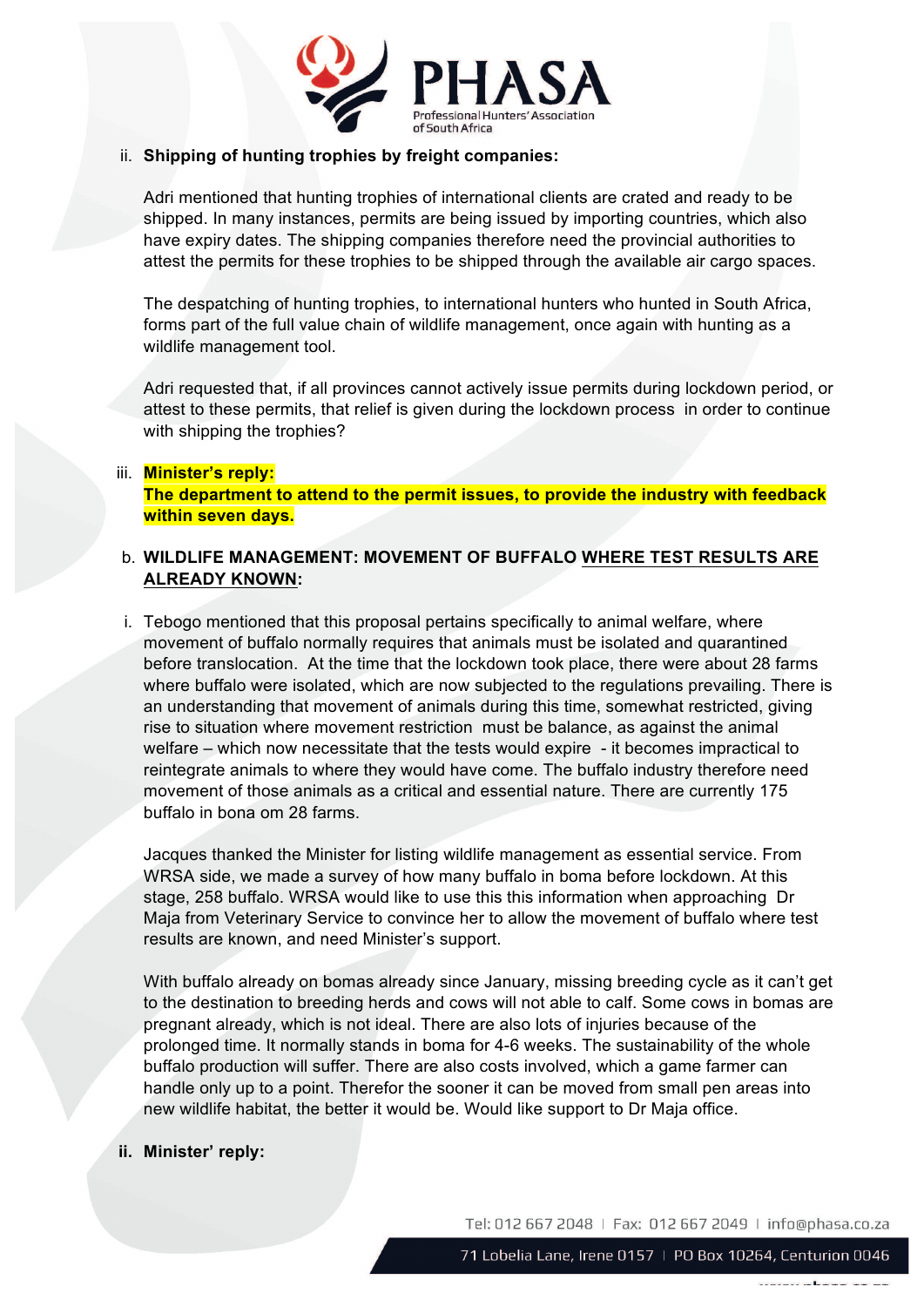

It is important to understand that fundamental way to prevent the spread of the pandemic: Prevent human movement.

Minister indicated she would be happy to discuss the buffalo issue with NETJOINTS, but don't expect a positive response. They have been working extensively in the fishing industry. Where dealing with movement **within** a province, it seems easier. Once crossing a provincial boundary, it is a different story. They had food trucks for fish (essential product and serve), stuck at interprovincial roadblocks. Trucks with timer going into Eswatini was stuck for up to four days.

Minister cautioned that, even where formal permission is obtained, that trucks might be held up at roadblocks with commanding officers not necessarily understanding the essential movement of buffalo. Industry need to think about that. It would therefore be necessary to calculate situation where animals are being moved, with significant welfare risks, eg. Animals to die at a roadblock.

**Because of the constrained number of buffalo and legislation, Minister will try her best to motivate the movement of buffalo, especially internal provincial movement from one farm to another in same district under wildlife management provisions. However, she expect it to be exceptionally difficult to get approval for crossprovincial movement.**

**Minister would need the details of the specific animals to be moved from point A to point B (details) (farm to farm), in table format. She also requested that industry take note of her caution for where things might go wrong.**

#### **c. ESSENTIAL MOVEMENT OF WILDLIFE, SUPPORTED BY GUIDELINES:**

**i.** Jacques mentioned the importance, as a wildlife management tool, of the replacement of certain breeding bulls/rams this time of year (breeding time), to introduce new bulls/rams with animals which were passively captured.

Although this might not be a "big deal" issue, industry could provide guidelines as to when it could be understood as being essential.

#### **ii. Minister's Reply:**

Minister emphasized that it is important for industry to understand the dangers that this disease poses, particularly in poorer communities and rural areas where we don't have that health facilities, effective ambulance services, ventilators, etc. Because thereof, health and security officers will be very strict. Once again, the risk of roadblocks. It is not about the animals (spreading the disease), but about the driver and the people working with the animals.

# **d. INFORMATION RE WRSA HELICOPTER GUIDELINES, ALIGNING TO REGULATIONS AND CAA REQUIREMENTS**

Adri mentioned for the Minister's information, that WRSA received enquiries from members regarding the use of helicopters in wildlife management. WRSA drafted guidelines, which align with the specifications in the Regulations and after consultation with CAA, as a service

Tel: 012 667 2048 | Fax: 012 667 2049 | info@phasa.co.za

71 Lobelia Lane, Irene 0157 | PO Box 10264, Centurion 0046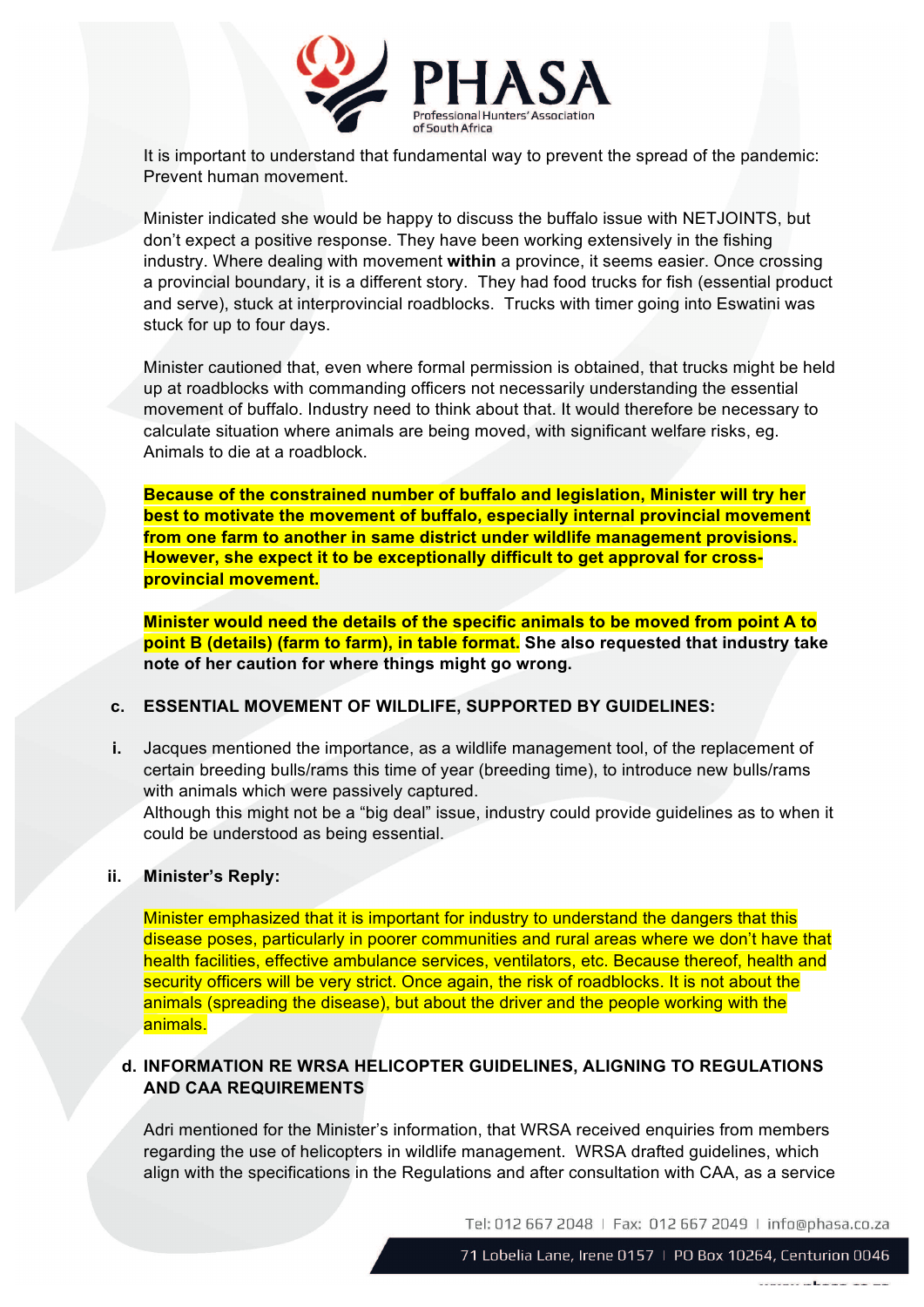

to wildlife ranchers who did not necessarily know how to interpret the regulations

# **e. HUNTING:**

**i.** Stephen mentioned that for hunting to be allowed, will probably be a technical call and will require a lot of thought and cooperation. The most important factor would be looking at the harvesting of annual production on game farms. Hunting itself, is an activity that takes place during winter months, commencing now. It looks like, even if there would be a staged reduction in lockdown, it is expected to be a long haul, especially regarding the lockdown on domestic and international movement. However, harvesting has to occur and we do believe that there are some potential guidelines to be developed.

Stephen said that he would like to know if there are thoughts from government's side on how to open hunting. We have heard that tourism is one of the hardest areas to reopen. However, with hunting specifically regulated, and all involved being part and parcel of stakeholder groups who can guide our members re protocols, how it could be done.

Regarding the essential necessity, the management on a game farm cannot be looked at differently than any other livestock farm. Specific harvesting per year is essential with the complexity that specific animals must be removed based on a ratio of gender, ets. Should one miss one year, it would not only have a financial impact, but it will upset the balance for years to come.

The industry will draft a more complex document in this regard, but need guidance on what government contemplate, should the lifting of the lockdown period be staged in. The industry only have May-August to do most of this and know it will be difficult times during COVID scenario.

A critical factor is also the rural areas, where hunting keep lifelines going: 1.5 to 2m livelihoods.

DRIES: Adri note: unfortunately my computer "froze" for a short while, and I missed these notes.

#### ii. **Minister's reply:**

No movement will be allowed across provinces, from metropoles (epi centres) to rural areas. At the moment they find better outcomes in rural areas, because all influx of tourists was stopped, whereas they don't find such good outcomes in urban areas, because of the density of populations. Therefore, no suggestions of movement between metropoles and rural areas will be considered.

What we have to accept, is that we will not have a hunting season this year. A game farmer might have a hunter from the farm next door, but any concept of recreational activities from main urban areas to rural areas, will not happen. The Health authorities are serious about managing the movement and spreading of the diseases; they do not want to re-infect areas where there are no infection at the moment.